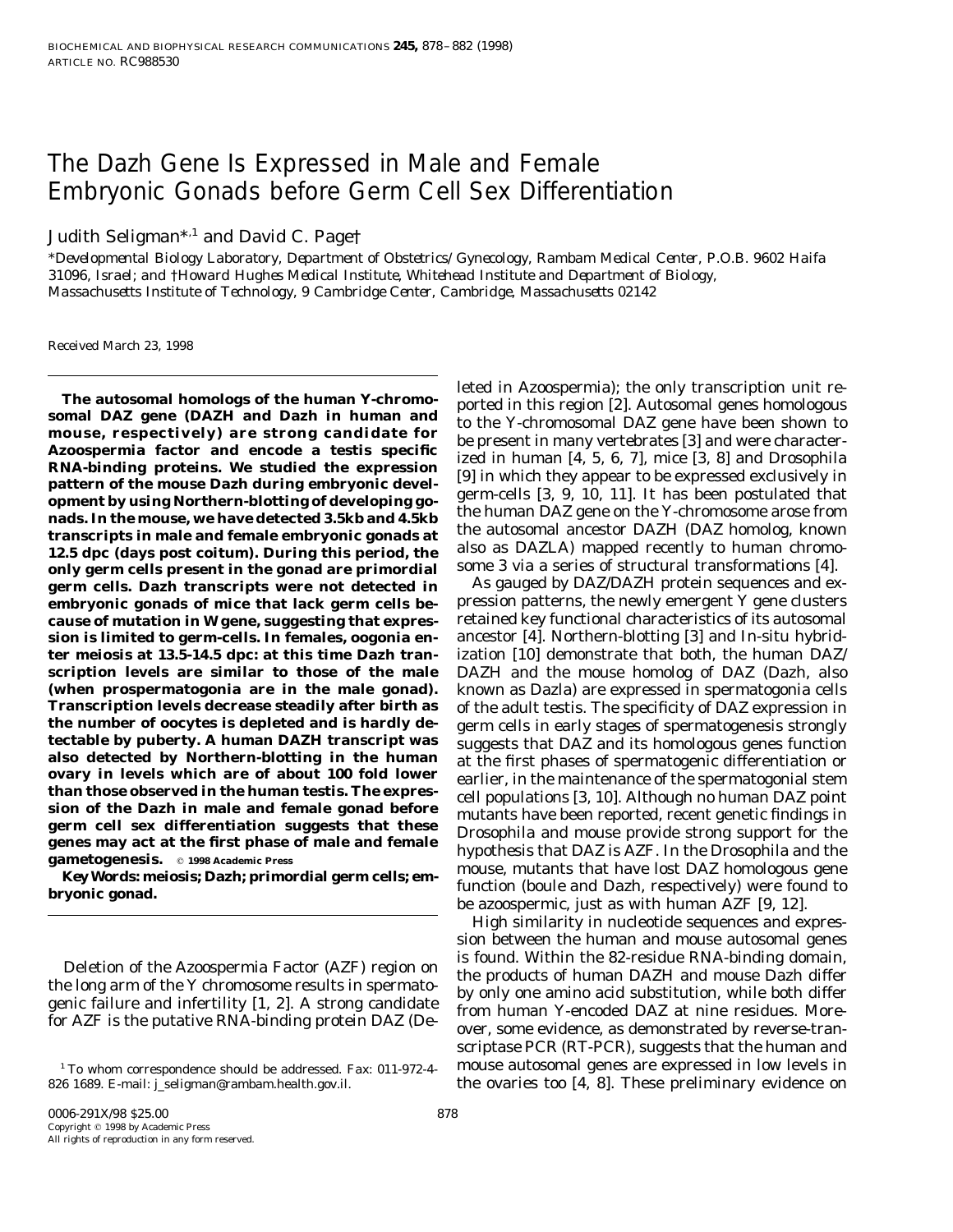ovarian expression are very interesting and have never been checked thoroughly.

The purpose of our work was to study the ovarian transcription sizes and abundance in the ovaries. We wanted to know whether Dazh expresses in the germcells compound of the ovary and how early Dazh is expressed during gonadal development? We found that Dazh expresses in the developing male and female embryonic gonads well before the onset of meiosis. This expression pattern suggests that these genes act at the first phase of male and female gametogenesis.

## MATERIAL AND METHODS

*Animals and tissue dissections.* C57BL/6J and C57BL/6W<sup>V</sup>/+ mice were obtained from Jackson laboratories (Bar Harbor, ME). For all embryo dissections it was assumed that mating took place midway through the dark period; therefore midday on the day of appearance of the vaginal plug is approximately 0.5 day post-coitum (dpc). Embryos homozygous for  $\mathrm{W}^\mathrm{V}$  allele were recognized by their pale appearance relative to heterozygous and wild-type littermates. Male and female embryonic gonads were sexed under dissecting microscope and kept frozen for RNA extraction.

*RNA extraction and Northern-blot hybridization.* RNA samples were prepared using Trizol reagent (Gibco BRL, Grand Island, NY). **FIG. 1.** Dazh expression in male and female gonads during em-<br>Gonads were suspended in 1ml Trizol, and 0.2 vol of chloroform was bryonic development from 1 RNA in the supernatant was precipitated with isopropanol, rinsed phoresis, gels were stained in Ethidium bromide and photographed reference probe for human samples [14] to control the loading of different quantities of RNA. The alpha-tubulin and RPS4X autoradiograms reflect the differences in sample loading observed by Ethidium bromide staining (not shown). All hybridizations were performed for 20 h at 42°C in 50% formamide, 5XSSC,  $1 \times$  denhardt's reagent, 20mM Na phosphate, pH 6.6, 1mg/ml transfer RNA, 1% sodium dode-

in mammals. Several different stages, time points, and/ In the female gonad, Dazh transcription level decreases or cell types within this lineage have been described. to a half from 14.5 dpc to 16.5 dpc (as calculated by As a result, simple Northern-blotting of RNAs from optical density of the 3.5kb bands; Fig. 1A) and remains developing gonads can provide much information as to on that level while oogonia proceed meiosis and arrest the developmental stages and cell types in which a in prophase I, shortly before birth. In the male gonad, germ cell specific gene is expressed. By using this steady levels of transcription were detected through Northern approach, we previously showed that Dazh embryonic development, with a prominent decrease is expressed in testicular germ cells even before pu- (half level) at 16.5 days (Fig. 1A). berty (in prospermatogonia and spermatogonia). To ex- We next asked the question, Is Dazh transcription



Gonads were suspended in 1ml Trizol, and 0.2 vol of chloroform was bryonic development from 12.5 to 18.5 dpc. (A) Right, an autoradio-<br>added to each sample. After centrifugation to remove cell debris gram produced by hybri added to each sample. After centrifugation to remove cell debris, gram produced by hybridizing Dazh cDNA pDP1580 to total RNAs<br>RNA in the superpatant was precipitated with isopropanol, ripsed (50 µg/lane) from mouse embryo with ethanol, and resuspended in deionized water. Following electro-<br>phoresis, gels were stained in Ethidium bromide and photographed autoradiogram of male (solid line) and female (broken line) embryto assess loading differences (not shown). Northerns were hybridized onic gonads at 14.5 dpc, 16.5 dpc and 18.5 dpc. Densitometric intensi-<br>with Dazh cDNA pDP1580 [3] or with DAZH cDNA pDP1580 [4] ties of the corresponding with Dazh cDNA pDP1580 [3] or with DAZH cDNA pDP1580 [4]. ties of the corresponding alpha-tubulin were normalized to the same<br>The gene encoding Alpha-tubulin was used as a reference probe for value, so that the levels of t The gene encoding Alpha-tubulin was used as a reference probe for value, so that the levels of the Dazh transcripts at different time<br>mouse samples [13] and the gene encoding RPS4X was used as a point could be compared. (B mouse samples [13] and the gene encoding RPS4X was used as a point could be compared. (B) Germ cell dependent Dazh expression<br>reference probe for human samples [14] to control the loading of in embryonic gonads. Autoradiog cDNA pDP1580 to total RNAs from mouse embryonic gonads  $W<sup>V</sup>/$  $W<sup>V</sup>$  and their littermates wildtypes. Hybridization of alpha-tubulin cDNA [13] as control for loading.

cyl sulfate, 10% dextran sulfate. The blots were washed three times plore further Dazh expression during gonadal develop-<br>for 15 min. each at 57°C in 0.1XSSC, 0.1% sodium dodecyl sulfate. ment, we sampled male and female e ComparisonofDazh/DAZHexpressionlevelsbydensitometry. Den-<br>sitometric profiles of the Dazh/DAZH and alpha-tubulin/RPS4X were<br>performed on the autoradiogrames using the NIH Image 1.61. In<br>order to compare the changes in Dazh RPS4X of one sample was adjusted to the corresponding other sam- pression of Dazh in male and female gonads was deples on the same gel. the same gel. the same gelected even earlier, at 11.5 dpc by RT-PCR (not shown), when the only germ cells present in the gonad are pri-RESULTS **EXECULTS** mordial germ cells (PGCs). The Dazh transcription levels increase and reach similar levels in male and female Germ cell line is one of the best characterized lineage gonads at 14.5 dpc, when first oogonia enter meiosis.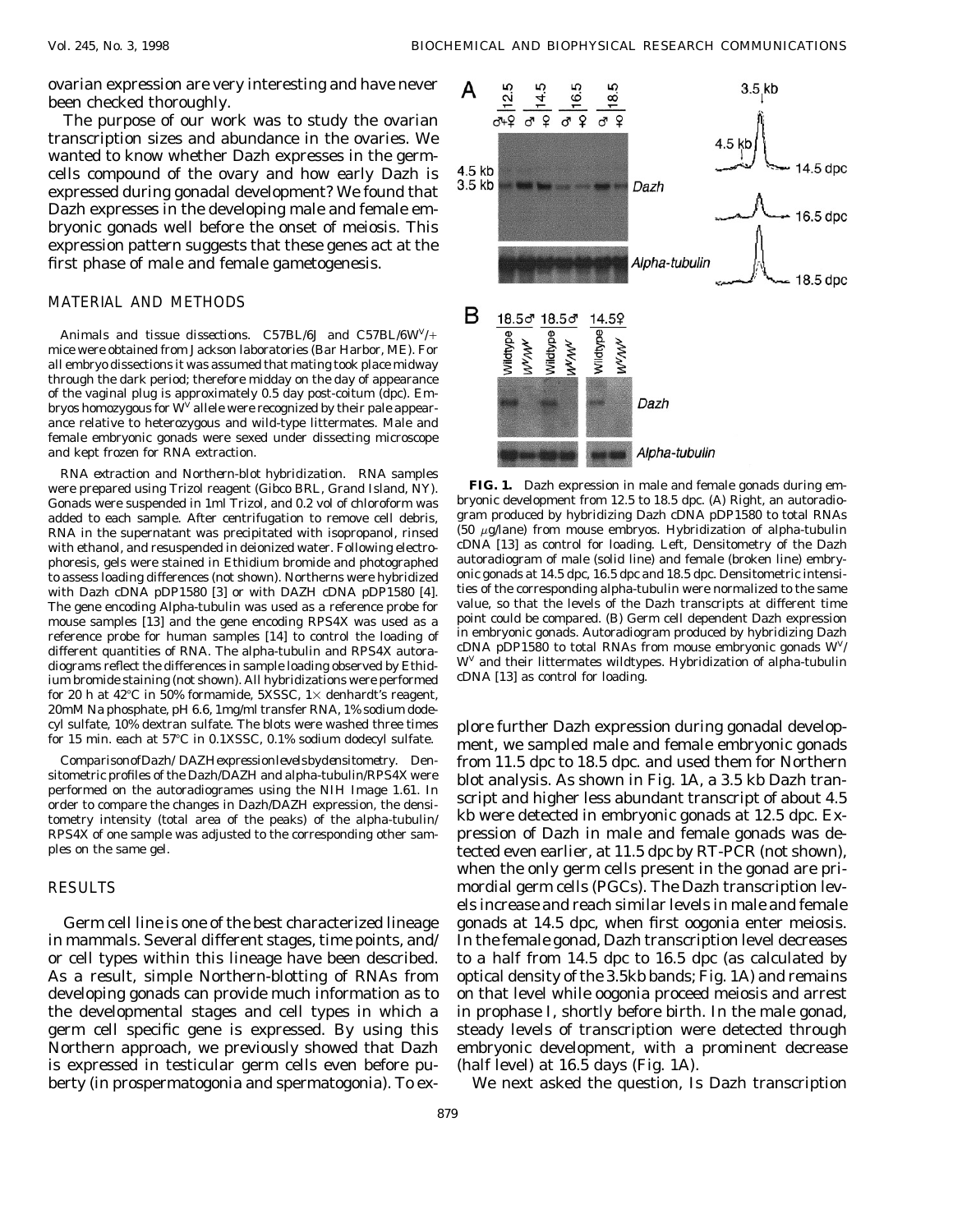

from mouse females at 1 and 6 days after birth. Densitometry of the<br>Dazh autoradiogram of 1 day (solid line) and 6 days (broken line).<br>
(B) Ovaries isolated from mouse females at 17 and 70 days after<br>
birth and from oocyte (solid line), 70 (wide broken line) and oocyte-depleted (dense broken

appropriately [15]. We showed previously that Dazh expressed in male and female germ-cells at a similar, does not transcribe in testis isolated from  $W<sup>V</sup>$  mutants if not identical manner. lucking germ cells [3], indicating that Dazh expression is restricted to germ cells. Consistent with our previous DISCUSSION results, we did not detect Dazh transcripts in embryonic gonads isolated from male and female  $W<sup>V</sup>$  homozy-<br>We have previously showed that Dazh is expressed

cytes is very rapid during the period from birth to pu- the gonad. berty [16]. The Dazh transcription levels are correlated The PGCs are first recognized in the extraembryonic

one to day 6 after birth and during adulthood. A dramatic decrease of the levels of transcription between 17 to 70 days after birth is demonstrated in Fig. 2B. The Dazh transcription is hardly detected in ovaries depleted oocytes as a result from mutation in Zfx gene [17] (Fig 2B). These results support the observation that Dazh is expressed in the germ cell compound of the ovary, probably in primary oocytes.

In all mammals, male germ cells replicate consistently and maintain their numbers, while female germ cells do not replicate and their numbers are depleted. In the mouse, the number of spermatogonia per testis increased significantly from  $0.5 \times 10^5$  at birth to about  $6 \times 10^5$  cells per testis after day 25 [18], while the number of oocytes per ovary decreased significantly from about  $0.1 \times 10^5$  at birth to about 4500 when females reach puberty [16]. The Dazh transcription levels in the testis and ovary reflect these differences in germ cell numbers in the gonads. The Dazh transcriptions are hardly seen (over-night exposure) in the ovary by puberty, while in the testis a highly expressed 3.5 **FIG. 2.** Correlation between oocyte number and Dazh transcription level in mouse ovaries. Autoradiograms produced by hybridizing kb with 4.5 kb and some smaller, less abundant Dazh Dazh cDNA pDP1580 to total RNAs (50  $\mu$ g/lane). (A) Ovaries isolated transcripts were observed (Fig 3A). As expected, a com-

lines) ovaries. Hybridization of alpha-tubulin cDNA as control for<br>loading. Densitometric intensities of the corresponding alpha-tubulin<br>were normalized to the same value, so that the levels of the Dazh<br>transcripts at diff a transcript of about 4.5kb was detected in the human ovaries, while 3.5kb transcript is most abundant in the during embryonic development restricted to germ cells? human testis. The ratio between the ovarian and testic-<br>To distinguish between germ cell and somatic cell ex-ular transcription levels is similar to the ratio observed ular transcription levels is similar to the ratio observed pression, we used the  $W<sup>V</sup>$  (White spotted) mutants in the mouse (demonstrated by densitometry, Fig 3B). which are deficient in germ cells as a result of impair-<br>These results, in addition to the observation that ment in proliferation and/or migration of PGCs to the DAZH does not transcribe in other human tissues [4] gonads; the somatic element of the gonad differentiate suggest that human DAZH, like the mouse Dazh, is

gous embryos (Fig. 1B). Our results suggest that Dazh in testicular germ cells long before puberty. In this is transcribed in germ cells; in PGCs before sexual dif- work, we show that Dazh is expressed in male and ferentiation, and after it, in prospermatogonia of the female embryonic gonads earlier during development, testis, and in oogonia and primary oocytes of the ovary. well before sex-differentiation. We detected Dazh tran-Atresia destroys many of the oocytes long before they scripts in the male and female embryonic gonad at are fully grown. The decrease in actual number of oo- 11.5-12.5 days when PGCs are the only germ cells in

with the depletion of oocytes numbers in the ovary. As mesoderm at 7.5 dpc and subsequently migrate to the shown in Fig. 2A, the levels of the two transcripts (4.5 developing genital ridges at 11.5 dpc. From 8.5 to 13.5 kb and 3.5 kb) were decreased significantly from day dpc PGCs replicate by mitosis at a uniform rate, with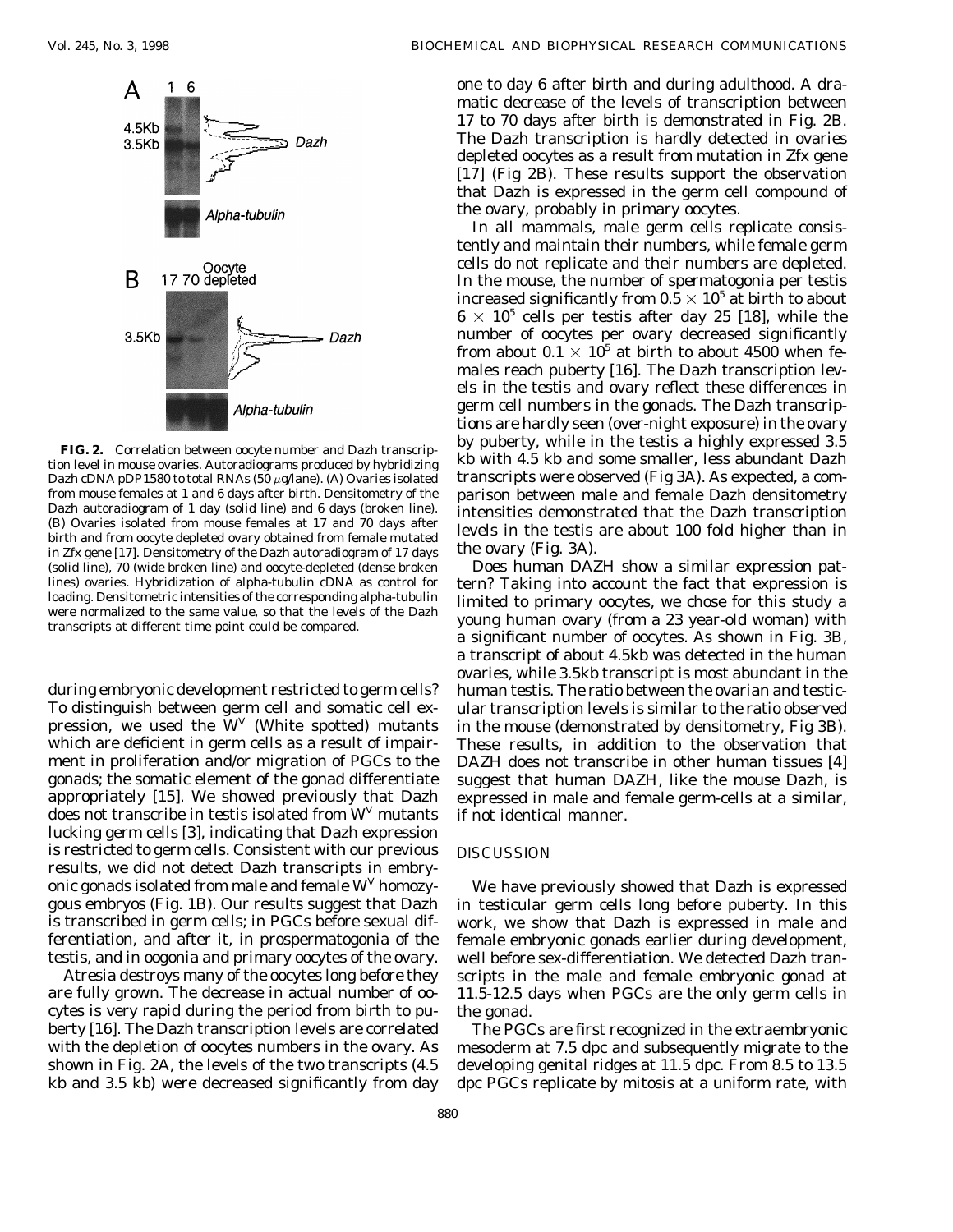

for human tissues loading. The mouse autoradiogram was exposed

males and females. However, once the germ cells initiate sexual differentiation at about 13.5 dpc in the which are involved in female fertility and some which mouse the subsequent kinetics of germ cell development do not restrict ovary development [24]. mouse, the subsequent kinetics of germ cell develop-<br>ment show a dramatic sexual dimorphism: oggonia en. The decision as to whether it is oogenesis or spermament show a dramatic sexual dimorphism: oogonia en-<br>ter meigtic prophase, while prospermatogonia continue togenesis on which PGCs embark seems to depend on ter meiotic prophase, while prospermatogonia continue to divide mitotically until 14.5 dpc and than prosper-<br>their environment, and not on their own chromosomes  $\frac{1}{25}$  remain quiescent until after birth  $\frac{20}{25}$ . We  $\frac{25}{25}$ . However, the ability of germ cells to enter mieosis mategonia remain quiescent until after birth  $\frac{20}{25}$ . We seems to be intrinsic to germ-cel

ting that Dazh transcription is restricted to testicular ACKNOWLEDGMENTS germ cells (prospermatogonia and spermatogonia). Our we thank George Mutter for human ovary tissue: Richa Saxena

and female embryonic gonads are also restricted to germ cells (most likely PGCs, oogonia, primary oocytes and prospermatogonia). The Dazh gene could belong to a group of markers that have been instrumentaly used in tracking the early period of germ cells development in the mouse such as cell surface alkaline phosphates activity [21, 22] and other surface markers which may not been specific to germ-cells [20]. The Dazh expression pattern is very similar to nuclear antigen (GCNA1) which was shown to be expressed exclusively in germ cells at similar developmental stages [23].

It is most likely that human DAZH and the mouse Dazh proteins perform similar functions. The human and the mouse genes are both expressed predominantly in the testis and in lower levels in ovaries, but not in other tissues [3, 4]. Our results demonstrate similar ratio of transcription levels in testes and ovaries of human and mice and suggest that transcription is limited to germ cells at similar or identical developmental stages. However, Northern-blotting also reveals that human and mouse express different size of transcripts in the ovaries. In the human ovary a 4.5 kb DAZH transcript was observed, while a 3.5kb transcript is observed in the mouse ovary. Such 4.5 kb transcript **FIG. 3.** The Ratio between testicular and ovarian transcriptions was observed in low levels in human (not-shown) and of mouse Dazh and human DAZH. Autoradiogram produced by hy-<br>bridizing DAZH cDNA pDP1648 to total RNAs (50 µg/lane). Densi- early embryonic development (Fig. 1A). Since the DAZ bridizing DAZH cDNA pDP1648 to total RNAs (50  $\mu$ g/lane). Densi-<br>tometry of the Dazh autoradiogram of male (solid line) and female<br>(broken line). Hybridization of alpha-tubulin cDNA as control for mouse tissues loading. Hybridization of appla-tubulm CDNA as control to that the two transcripts are expressed from different mouse tissues loading. Hybridization of RPS4X cDNA [14] as control that the two transcripts are for 24 h. The human Autoradiogram was exposed for 6 days. Densito-<br>metric intensities of the corresponding alpha-tubulin or RPS4X were<br>more saint sails are not be proorted previosely in DAZH metric intensities of the corresponding alpha-tubulin or RPS4X were<br>normalized to the same value, so that the levels of the Dazh tran-<br>scripts at different time point could be compared.<br>Scription size. The biological signi of the 3.5 kb and 4.5 kb transcription units remain to be studied. These transcription units may possess a doubling time of about 16 hours [19]. Throughout this different functions, such as the Ddc cluster of in Dro-<br>period the germ cells develop in a similar manner in soph

Found that Dazh transcription levels correlate with<br>
germ cell sexual differentiation and dimorphism of the<br>
germ cell sexual differentiation and dimorphism of the<br>
gonads. At 14.5 dpc, when germ cell sexual differentia-<br>

results suggest that Dazh transcriptions in the male for human DAZH probe preparation; Rudolf Jaenisch for  $\alpha$ -tubulin